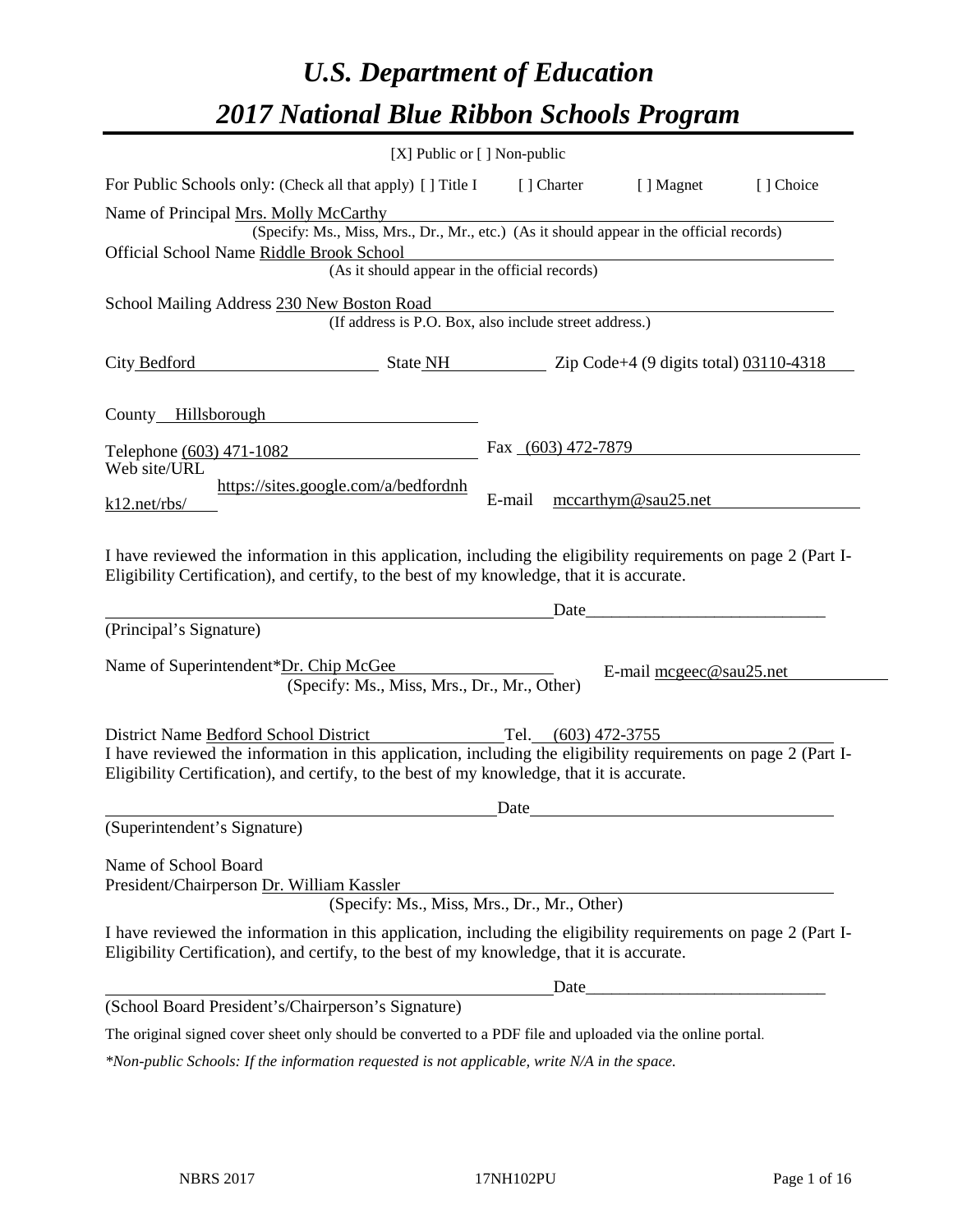The signatures on the first page of this application (cover page) certify that each of the statements below, concerning the school's eligibility and compliance with U.S. Department of Education and National Blue Ribbon Schools requirements, are true and correct.

- 1. The school configuration includes one or more of grades K-12. (Schools on the same campus with one principal, even a K-12 school, must apply as an entire school.)
- 2. All nominated public schools must meet the state's performance targets in reading (or English language arts) and mathematics and other academic indicators (i.e., attendance rate and graduation rate), for the all students group and all subgroups, including having participation rates of at least 95 percent using the most recent accountability results available for nomination.
- 3. To meet final eligibility, all nominated public schools must be certified by states prior to September 2017 in order to meet all eligibility requirements. Any status appeals must be resolved at least two weeks before the awards ceremony for the school to receive the award.
- 4. If the school includes grades 7 or higher, the school must have foreign language as a part of its curriculum.
- 5. The school has been in existence for five full years, that is, from at least September 2011 and each tested grade must have been part of the school for the past three years.
- 6. The nominated school has not received the National Blue Ribbon Schools award in the past five years: 2012, 2013, 2014, 2015, or 2016.
- 7. The nominated school has no history of testing irregularities, nor have charges of irregularities been brought against the school at the time of nomination. The U.S. Department of Education reserves the right to disqualify a school's application and/or rescind a school's award if irregularities are later discovered and proven by the state.
- 8. The nominated school has not been identified by the state as "persistently dangerous" within the last two years.
- 9. The nominated school or district is not refusing Office of Civil Rights (OCR) access to information necessary to investigate a civil rights complaint or to conduct a district-wide compliance review.
- 10. The OCR has not issued a violation letter of findings to the school district concluding that the nominated school or the district as a whole has violated one or more of the civil rights statutes. A violation letter of findings will not be considered outstanding if OCR has accepted a corrective action plan from the district to remedy the violation.
- 11. The U.S. Department of Justice does not have a pending suit alleging that the nominated school or the school district as a whole has violated one or more of the civil rights statutes or the Constitution's equal protection clause.
- 12. There are no findings of violations of the Individuals with Disabilities Education Act in a U.S. Department of Education monitoring report that apply to the school or school district in question; or if there are such findings, the state or district has corrected, or agreed to correct, the findings.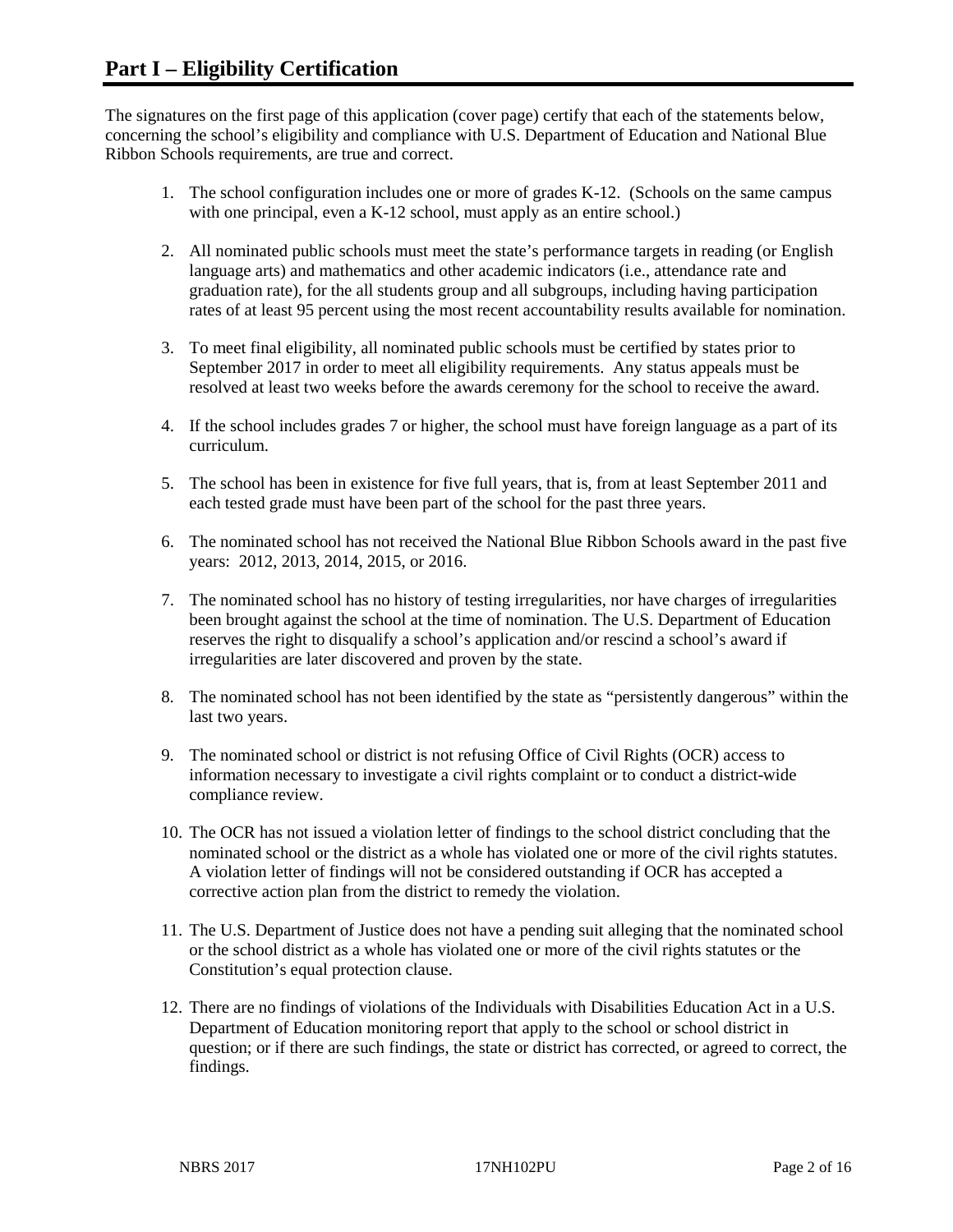#### **Data should be provided for the most recent school year (2016-2017) unless otherwise stated.**

#### **DISTRICT**

1. Number of schools in the district  $\frac{3}{2}$  Elementary schools (includes K-8) (per district designation): 2 Middle/Junior high schools 1 High schools 0 K-12 schools

#### 6 TOTAL

**SCHOOL** (To be completed by all schools)

- 2. Category that best describes the area where the school is located:
	- [] Urban or large central city [ ] Suburban with characteristics typical of an urban area [X] Suburban [ ] Small city or town in a rural area [ ] Rural
- 3. Number of students as of October 1, 2016 enrolled at each grade level or its equivalent in applying school:

| Grade                           | # of         | # of Females | <b>Grade Total</b> |
|---------------------------------|--------------|--------------|--------------------|
|                                 | <b>Males</b> |              |                    |
| <b>PreK</b>                     | 0            | 0            | 0                  |
| K                               | 36           | 24           | 60                 |
| $\mathbf{1}$                    | 64           | 68           | 132                |
| $\overline{2}$                  | 68           | 64           | 132                |
| 3                               | 48           | 46           | 94                 |
| 4                               | 68           | 59           | 127                |
| 5                               | 0            | 0            | 0                  |
| 6                               | 0            | $\theta$     | 0                  |
| 7                               | 0            | $\Omega$     | 0                  |
| 8                               | $\theta$     | $\theta$     | 0                  |
| 9                               | 0            | 0            | 0                  |
| 10                              | $\theta$     | 0            | 0                  |
| 11                              | 0            | 0            | 0                  |
| 12 or higher                    | 0            | 0            | 0                  |
| <b>Total</b><br><b>Students</b> | 284          | 261          | 545                |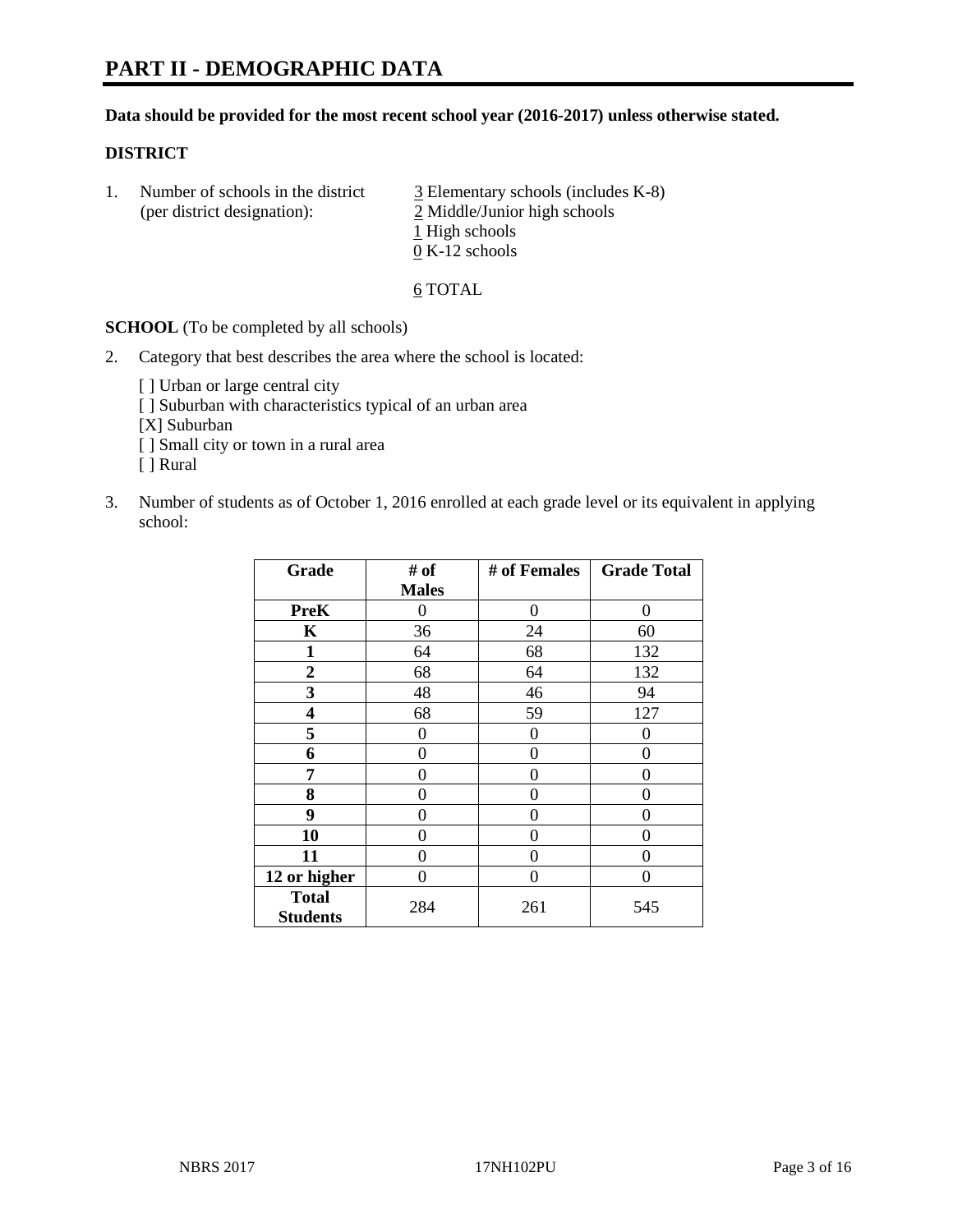4. Racial/ethnic composition of  $\qquad \qquad \underline{0}$  % American Indian or Alaska Native the school:  $7\%$  Asian

 % Black or African American % Hispanic or Latino % Native Hawaiian or Other Pacific Islander 87 % White % Two or more races **100 % Total**

(Only these seven standard categories should be used to report the racial/ethnic composition of your school. The Final Guidance on Maintaining, Collecting, and Reporting Racial and Ethnic Data to the U.S. Department of Education published in the October 19, 2007 *Federal Register* provides definitions for each of the seven categories.)

5. Student turnover, or mobility rate, during the 2015 – 2016 school year: 5%

This rate should be calculated using the grid below. The answer to (6) is the mobility rate.

| <b>Steps For Determining Mobility Rate</b>    | Answer |  |
|-----------------------------------------------|--------|--|
| (1) Number of students who transferred to     |        |  |
| the school after October 1, 2015 until the    | 18     |  |
| end of the 2015-2016 school year              |        |  |
| (2) Number of students who transferred        |        |  |
| from the school after October 1, 2015 until   |        |  |
| the end of the 2015-2016 school year          |        |  |
| (3) Total of all transferred students [sum of | 25     |  |
| rows $(1)$ and $(2)$ ]                        |        |  |
| (4) Total number of students in the school as | 539    |  |
| of October 1, 2015                            |        |  |
| (5) Total transferred students in row (3)     |        |  |
| divided by total students in row (4)          | 0.046  |  |
| $(6)$ Amount in row $(5)$ multiplied by 100   | 5      |  |

6. English Language Learners (ELL) in the school:  $1\%$ 

4 Total number ELL

Specify each non-English language represented in the school (separate languages by commas): Chinese, Portuguese

- 7. Students eligible for free/reduced-priced meals:  $2\%$ Total number students who qualify: 12
- 8. Students receiving special education services: 11 %

62 Total number of students served

Indicate below the number of students with disabilities according to conditions designated in the Individuals with Disabilities Education Act. Do not add additional conditions. It is possible that students may be classified in more than one condition.

| 10 Autism               | $\underline{0}$ Orthopedic Impairment   |
|-------------------------|-----------------------------------------|
| 0 Deafness              | 15 Other Health Impaired                |
| 0 Deaf-Blindness        | 22 Specific Learning Disability         |
| 2 Emotional Disturbance | 16 Speech or Language Impairment        |
| 4 Hearing Impairment    | 0 Traumatic Brain Injury                |
| 0 Mental Retardation    | 3 Visual Impairment Including Blindness |
| 1 Multiple Disabilities | 11 Developmentally Delayed              |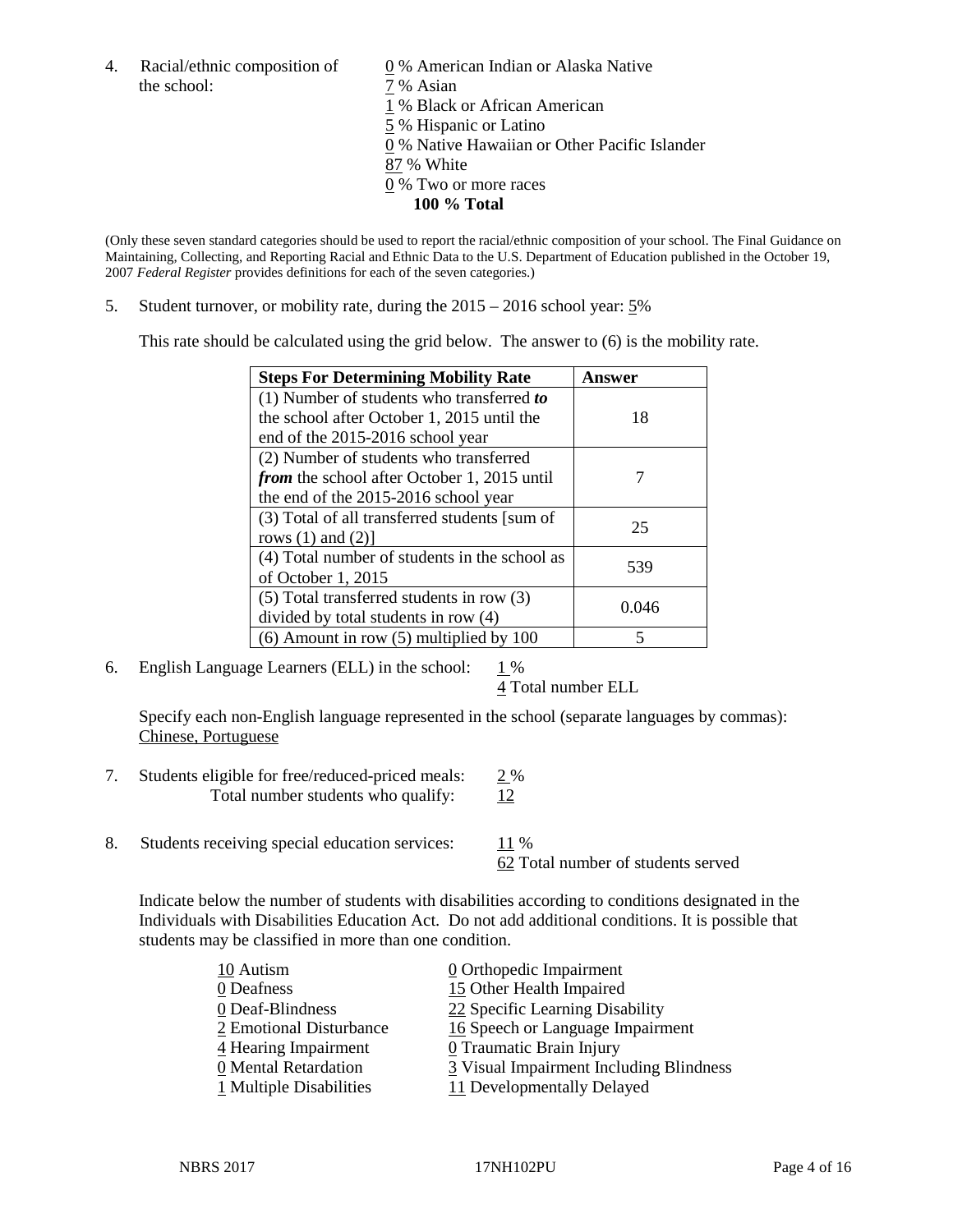- 9. Number of years the principal has been in her/his position at this school:  $\frac{10}{10}$
- 10. Use Full-Time Equivalents (FTEs), rounded to nearest whole numeral, to indicate the number of school staff in each of the categories below:

|                                        | <b>Number of Staff</b>   |  |  |
|----------------------------------------|--------------------------|--|--|
| Administrators                         |                          |  |  |
| Classroom teachers including those     |                          |  |  |
| teaching high school specialty         | 27                       |  |  |
| subjects                               |                          |  |  |
| Resource teachers/specialists/coaches  |                          |  |  |
| e.g., reading, math, science, special  | 18                       |  |  |
| education, enrichment, technology,     |                          |  |  |
| art, music, physical education, etc.   |                          |  |  |
| Paraprofessionals under the            |                          |  |  |
| supervision of a licensed professional | 36                       |  |  |
| supporting single, group, or classroom |                          |  |  |
| students.                              |                          |  |  |
| Student support personnel              |                          |  |  |
| e.g., guidance counselors, behavior    |                          |  |  |
| interventionists, mental/physical      |                          |  |  |
| health service providers,              | $\boldsymbol{\varDelta}$ |  |  |
| psychologists, family engagement       |                          |  |  |
| liaisons, career/college attainment    |                          |  |  |
| coaches, etc.                          |                          |  |  |

- 11. Average student-classroom teacher ratio, that is, the number of students in the school divided by the FTE of classroom teachers, e.g., 22:1 20:1
- 12. Show daily student attendance rates. Only high schools need to supply yearly graduation rates.

| <b>Required Information</b> | 2015-2016 | 2014-2015 | 2013-2014 | 2012-2013 |     |
|-----------------------------|-----------|-----------|-----------|-----------|-----|
| Daily student attendance    | 96%       | 96%       | 97%       | 96%       | 96% |
| High school graduation rate | 0%        | 0%        | 0%        | 9%        | 0%  |

#### 13. **For high schools only, that is, schools ending in grade 12 or higher.**

Show percentages to indicate the post-secondary status of students who graduated in Spring 2016.

| <b>Post-Secondary Status</b>                  |                |
|-----------------------------------------------|----------------|
| Graduating class size                         |                |
| Enrolled in a 4-year college or university    | 0%             |
| Enrolled in a community college               | 0%             |
| Enrolled in career/technical training program | 0%             |
| Found employment                              | 0%             |
| Joined the military or other public service   | 0%             |
| )ther                                         | $\frac{10}{6}$ |

14. Indicate whether your school has previously received a National Blue Ribbon Schools award. Yes No X

If yes, select the year in which your school received the award.

15. In a couple of sentences, provide the school's mission or vision statement.

The mission of Riddle Brook School is to create a safe, respectful, and responsive environment where each child can share the joy of lifelong learning together with school, home, and community members. Our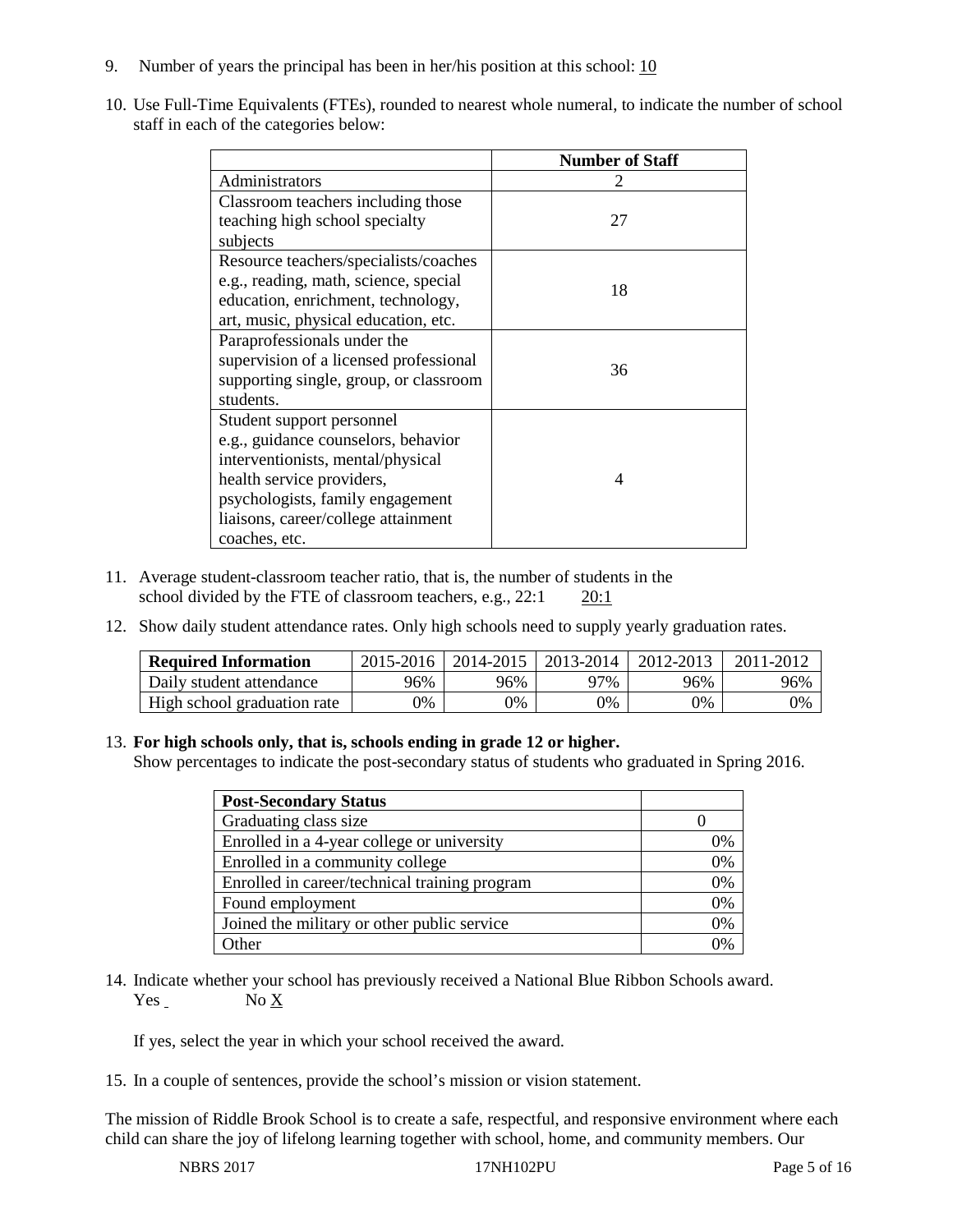collaborative effort is founded on diversity, accountability, and shared responsibility. We are committed to academic excellence as we inspire individuals to achieve their highest potential and to be contributing members of society.

16. **For public schools only**, if the school is a magnet, charter, or choice school, explain how students are chosen to attend.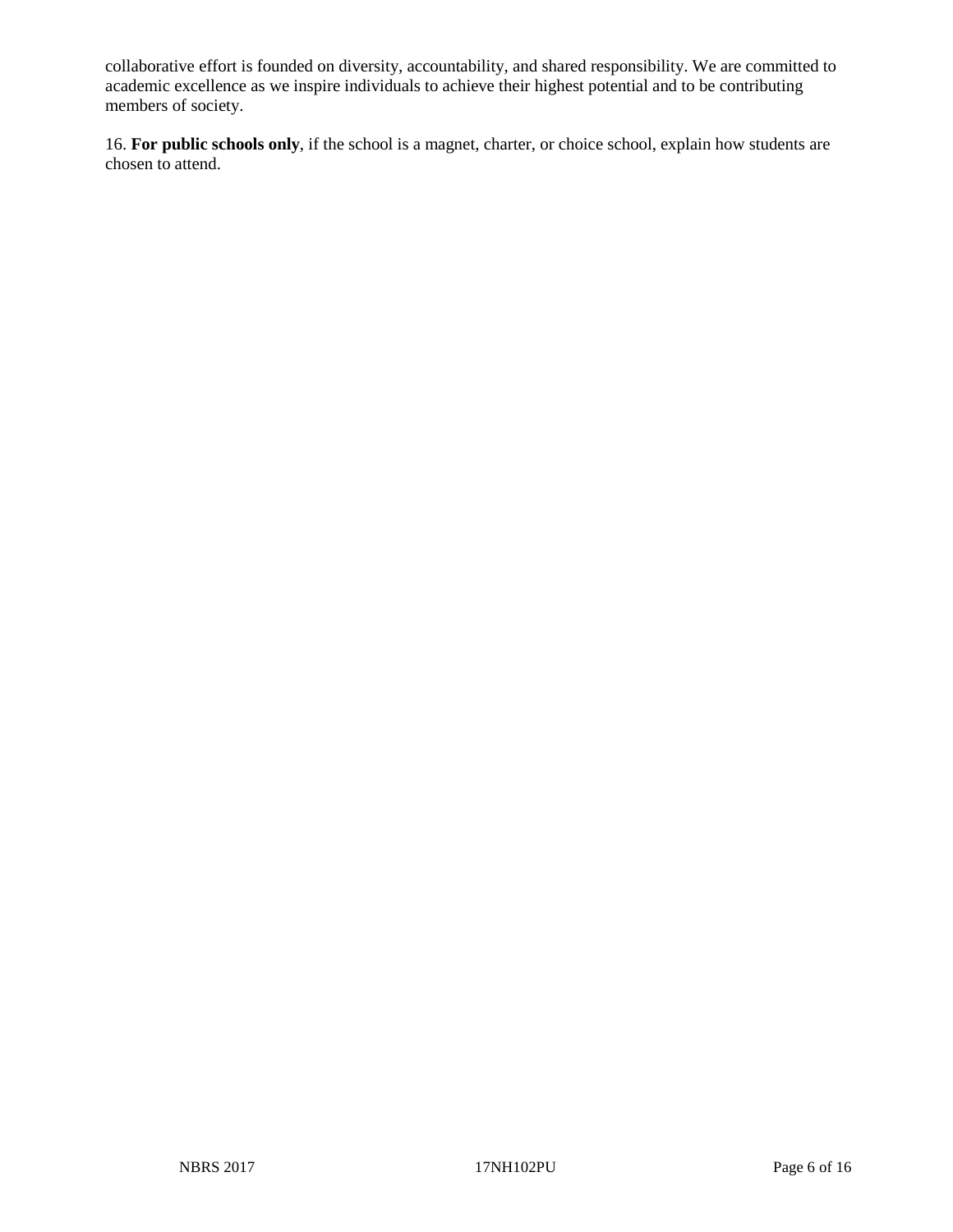# **PART III – SUMMARY**

Riddle Brook School is a neighborhood school of approximately 560 children ranging from kindergarten to Grade 4. As a result of the town's restructuring to a neighborhood school concept in 1999, RBS was created with newly formed teaching teams and school traditions. Building a new school and realigning grade level settings was a necessary step for Bedford as the town's population doubled in 20 years.

Bedford, sometimes considered a "bedroom town" for families employed in Boston, Manchester, NH or other cities, has understandably experienced tremendous growth in diversity as well as population. At RBS, it is common for us to welcome 40 to 50 transferred students each year from across the country or beyond. We are proud of our well tuned "Follow the Child" system to support and monitor those new students, as well as current students, both academically and socially-emotionally.

Our Follow the Child (RTI) approach to teaching actually began "organically/intuitively" with the opening of the school in 1999. Individual needs were and continue to be regularly monitored through Child Team. Along with a well defined curriculum based on researched best practice, we have been committed to early intervention. Both academic testing and teacher observation are important for the C.T.'s ongoing checks of academic and behavioral-social development. Interventions are provided as indicated. In addition to Reading and Math Support, RBS is proud to provide special education services to children, as needed, even without special education identification. Our youngsters receive those special services in addition to receiving regular direct teaching of all curriculum areas within their classrooms.

Our students have experience attending class with a wide variety of learners. RBS is the town's site for Intensive Needs, a program for children with multiple physical, behavioral, and learning disabilities. Additionally, our school is the setting for the NECC program (New England Center for Children), one of 33 across New England. NECC offers a highly structured approach with ABA and curriculum through Autism Encyclopedia. Like the children in Intensive Needs, the students in the NECC program attend their regular education classrooms, as appropriate. We are pleased to see the kindness and social emotional development for all children as they work and play together.

There is a community spirit here that encourages children emotionally, socially, culturally and physically. RBS sponsors a variety of activities that build relationships and promotes fun! Harvest Festival, a family Saturday fair, is filled with games, face painting, and teachers' own chili competition. There are many activities at Family Fun Night, a favorite being the auction for a variety of teacher hosted activities, including "Breakfast with Teacher," and "Squid Dissection." Other special happenings include the Father/Daughter and Mother/Son dances. Lastly, the June Field Days are joyous events as students show their friendly competition in races and other games.

Challenging academic opportunities happen outside the classroom as well as in a Math/Literacy Night for families that is filled with math games and reading challenges. The Invention Convention encourages creativity, resourcefulness and engineering skills. Artistic and performance skills are celebrated through our Art Fair, chorus concerts, and plays. Promoting reading while having some friendly competition is achieved through our annual Read-a-thon.

A very special annual event, which has become a "marker" for 4th graders, is Ellis Island Day. This activity is very integrated, involving research, writing, geography, history, and creativity. Each student learns about societal and cultural conditions of the late 1800's and creates a fictional character to portray in the reenactment, including the hustle through the chaotic Immigration Stations. Students love this event as they cheerfully clap for each other when they officially become US citizens. Parents are great cheerleaders too as they provide refreshments representative of the many countries of origin.

Another very special time at RBS, and an event that also has become a "marker" to our students, is the 4th Grade Clap-Out. It takes place on the last day of school as the class is preparing to board buses for their transition visit to their next school. In this rite of passage, the students parade through our school as the entire school body lines the halls with singing and clapping while parents cheer nearby. It is a festive time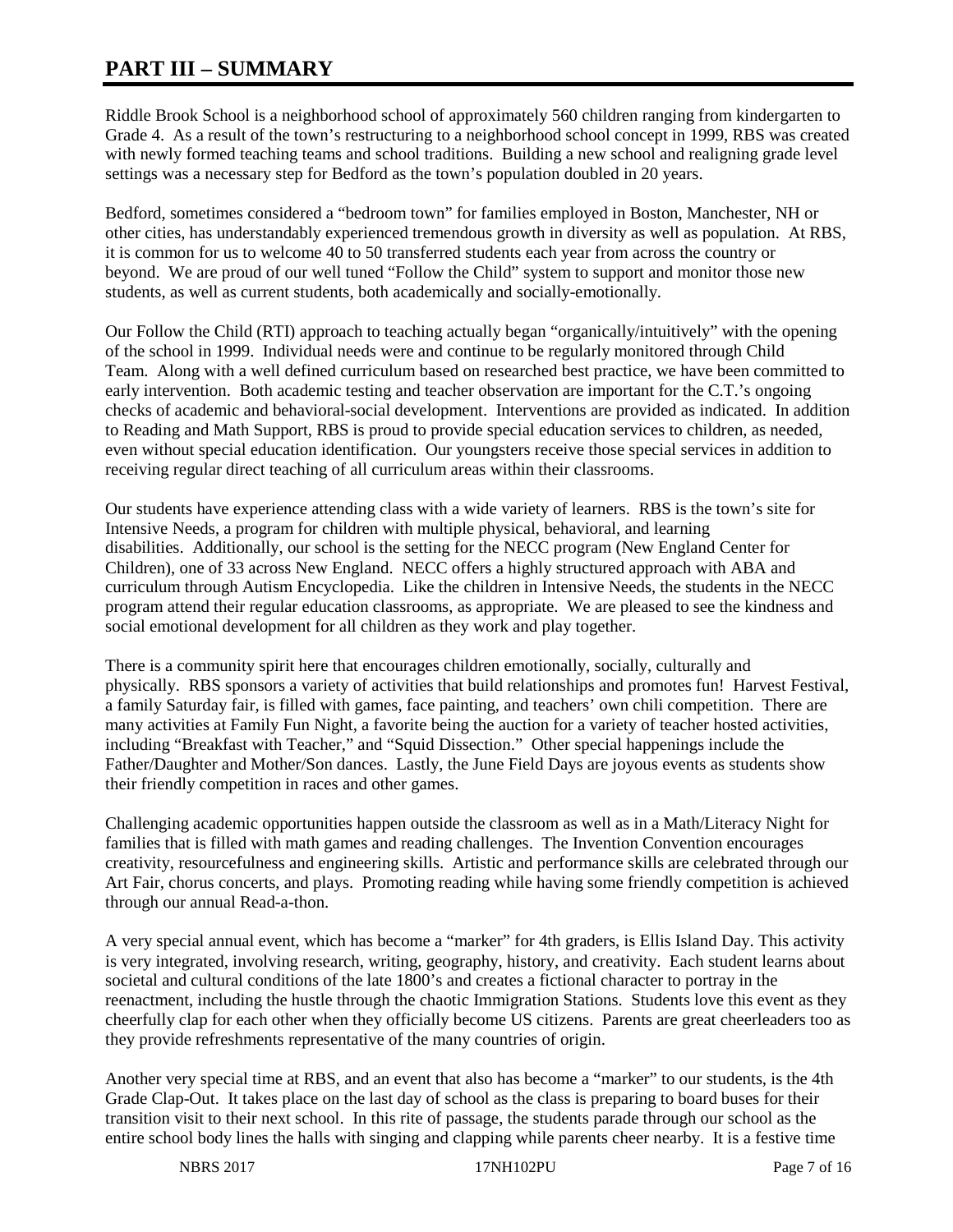filled with tears and laughter. It is a thrill to our staff that another Clap-Out day has emerged. Over the last few years, alumni, now seniors about to graduate, have returned to Riddle Brook to say good-bye. It is quite a coordinated event as many seniors, once RBS students, return for a happy "clap-out."

In all these ways and more, RBS is a school where students are happy and thriving. We care about individual and collective growth and well-being in all domains. We celebrate each step forward as we continue the process of growing and learning.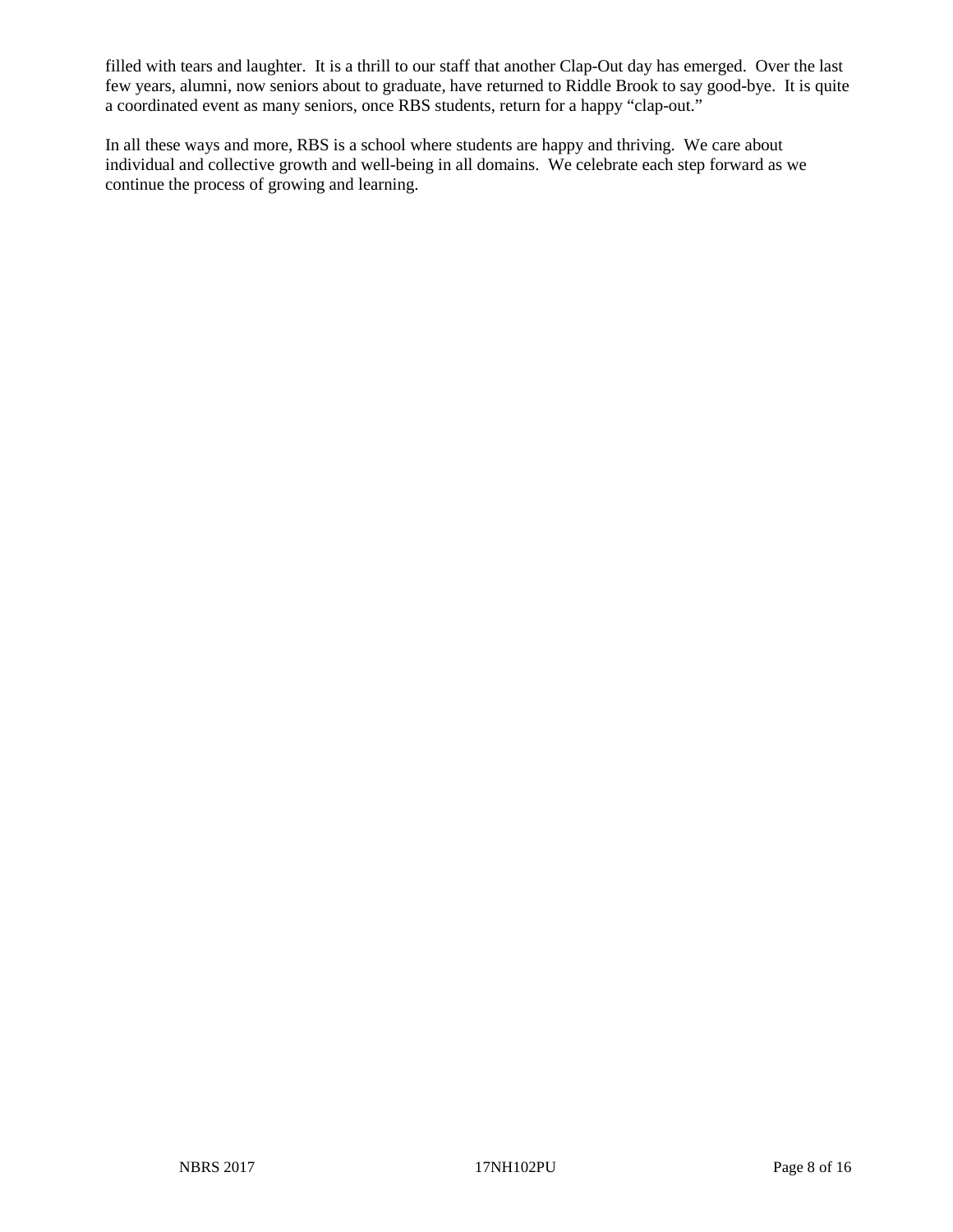# **1. Core Curriculum:**

The core curriculum at Riddle Brook School challenges and inspires all students to maintain high learning standards as they acquire foundational skills. Each curricula area is aligned with the Common Core Standards, focusing on critical-thinking, problem-solving, and analytical skills.

#### Reading/English Language Arts

A solid foundation and a love of reading fosters life-long learners. Aligning with current reading research and best practices, effective reading instruction includes phonemic awareness, phonics, fluency, vocabulary, and comprehension. Taught through direct, systematic instruction using research-based reading series, Scott Foresman's Reading Street in Kindergarten and McGraw-Hill's Wonders in grades 1-4, students are provided with instruction that includes flexible, small grouping, developed by teachers to meet all needs. Small group instruction provides opportunities to practice reading skills, target instruction, and extend the reading-writing connection through close reading. Additionally, small groups afford the teacher on-going diagnosis that guides instruction and assessment.

Early intervention is critical, and acquisition of reading skills is continuously monitored using a variety of standardized and informal assessments. Students who require support participate in flexible intervention models that balance instruction, and higher performing readers participate in an enriched readers' group that offers opportunities to extend both reading and critical thinking skills using an inquiry based approach.

Reading is also promoted school-wide through Book Talks, which are simple, informal presentations designed to inspire others to read a good book. Students regularly prepare Book Talks and share them during announcements and on our school website.

Writing instruction blends craft with application. Students develop their craft through the Writer's Workshop model, focusing on the writing process, crafts, and responses to text. Units of study include personal narratives, opinion writing, report writing, feature articles, essays, and revisions. Students are expected to regularly respond to text through evidence based writing and through reading response journals.

Promoting civic learning and engagement, RBS students design famous American scripts and create living museums that depict these individuals. Additionally, students write to soldiers throughout the year. These experiences create opportunities for reading and writing and increase awareness of current events around the world.

## **Mathematics**

Mathematics offers many opportunities for students to be thinkers and problem solvers every day. Our core program for instruction is Everyday Mathematics. Included are six instructional strands: numbers/numeration, operations/computation, data/chance, measurement/reference frames, geometry, and patterns, functions, and algebra. In tier one, teachers implement this program and enhance its effectiveness with problem solving activities, using manipulatives to make sure that foundational math skills are taught effectively.

Early intervention includes both small-group and individual skill reinforcement or quick 10-minute skill sessions delivered by the math support teacher to solidify foundational skills. Students who require more targeted and intensive intervention participate in flexible groups with special educators who are trained in multi-sensory approaches from various math experts, making abstract learning concepts concrete and meaningful. Use of formative assessments helps highlight areas that require greater attention.

All students are given the opportunity to participate in math enrichment activities. Students who demonstrate firm understanding of concepts are provided opportunities to advance their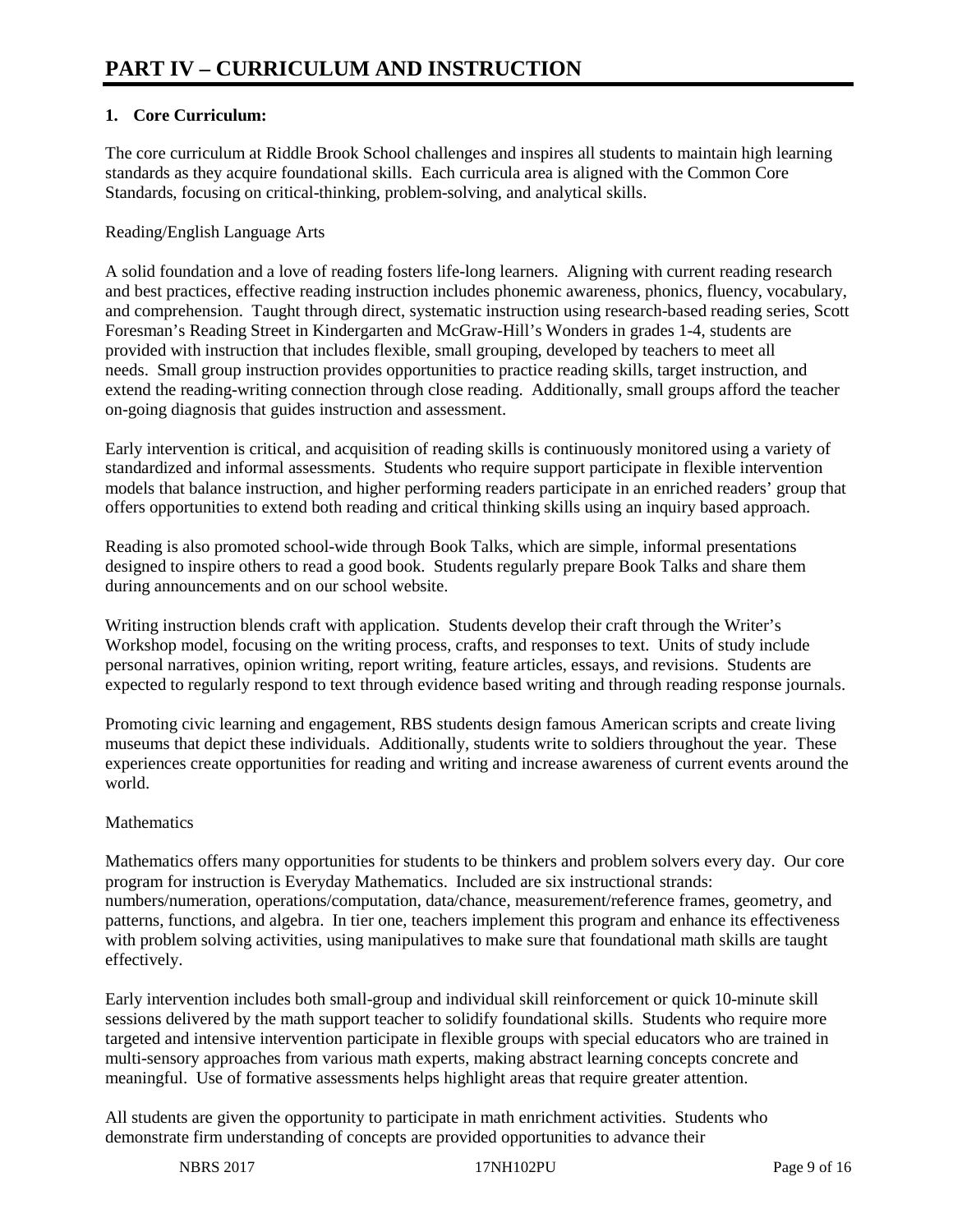development. These student participate in Math Apps, a program delivered by our enrichment teacher that focuses on deeper levels of math exploration.

RBS staff strives to include our community members and families in our quest to become thinkers and problem solvers by hosting an annual Family Math/Literacy Night. Activities are open-ended and allow families to work together to solve problems. STEAM challenges, such as bridge building and coding, and literacy at this event helps students make inter-curriculum connections.

#### Science

Using an inquiry model, as the K-4 science curriculum is designed so students develop and practice critical thinking skills and scientific method skills, aligning with the Next Generation Science Standards framework. Students participate in hands-on lessons and complete controlled experiments. Engaging levelized texts allow all students to participate in the application of close reading with content curriculum. Further extensions of technology, field trips, and special presentations enhance scientific inquiry. Students understand their roles as researchers as they use traditional sources and age-appropriate technology to study animals, biomes, and habitats, engaging future scientists and engineers as they explore the world around them.

#### Social Studies

Social Studies fosters an understanding of geography, culture, economics, government, history, and citizenship. Fourth graders also participate in an Ellis Island unit, immersed in learning about their ancestral history and culminating with a reenactment of immigrating to America at the the turn of the century. Third and fourth graders experience democracy in action as they campaign to join the Principal's Council, which works closely with administrators to be school decision makers. Digital citizenship is also taught through the safe use of iPads and Chromebooks. Lastly, the Responsive Classroom philosophy, which allows students to be productive and caring members of our school community, interweaves civic responsibility throughout the school through conflict resolution, acceptance of differences, and cooperative learning.

#### **2. Other Curriculum Areas:**

Riddle Brook School teachers work as a team integrating arts and technology in core subjects. This provides challenging opportunities that inspire our students and celebrate their successes.

The Library program provides weekly access for K-4 students, and not only encourages a love of reading but provides lessons supporting core curriculum. Lessons are co-planned and taught by teachers, librarian, and technology specialist to engage students and to support classroom instructional goals. We utilize extensive digital resources that our librarian compiled for every grade level and unit taught. These subscription-based resources are available for K-4 students at home and school allowing students to research in a safe environment. We are proud to say that this endeavor was recognized by the NH School Library Media Association as the 2016 NH Outstanding Library Program.

In art, students in grades 1-4 meet weekly for drawing, painting, collage, printmaking, ceramics, and weaving lessons. The curriculum focuses on methods and materials for art making and developing 21st century skills of problem-solving, collaboration, communication, and creative thinking. Art clubs are offered for six weeks during third and fourth grade recesses. These clubs focus on higher concepts such as weaving, painting, murals, sculpture and STEAM activities. Students exhibit their work in a variety of community art shows such as local fairs, shows, and stores.

Physical Education provides weekly classes for grades 1-4. Recess PE Clubs work on higher level skills with a core group of students. We offer PE Central Challenge for third graders, PE Central Fitness Challenge for fourth graders, and volleyball and jump roping clubs for both grades. Grades 1-4 participate in the Heart Association fundraiser, Jump Rope For Heart, during March, which raises money for research with lessons designed to promote heart-wise health.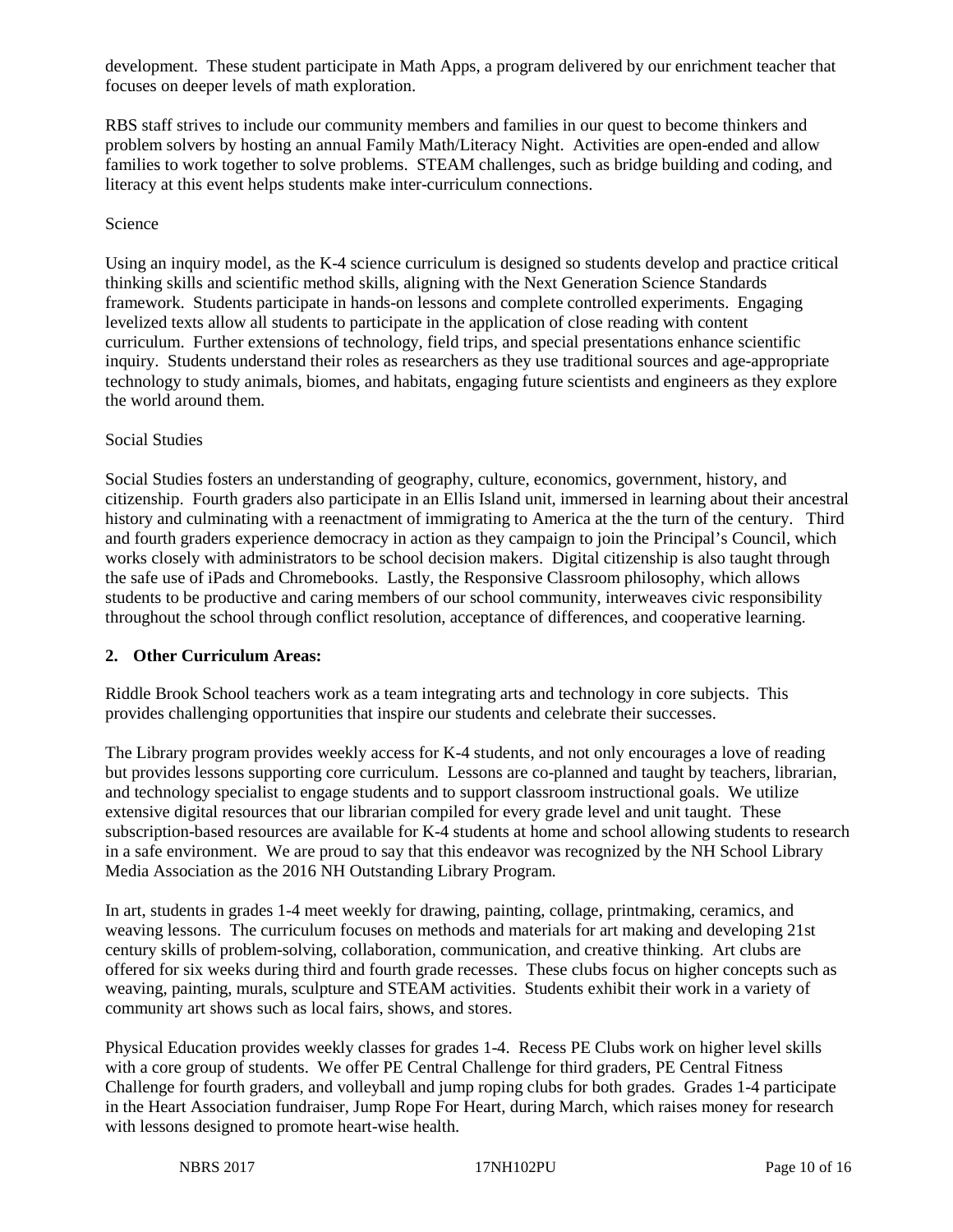Music is a weekly class for grades 1-4. Students also participate in weekly recess clubs such as Grade 3 RBS Singers, Grade 4 Ukulele Club, Rhythmics, and after-school Strings Club. Fourth grade Rhythmics have the experience of performing in a Cabaret by singing a solo or duet. They also run the annual Toys for Tots collection at the winter concert. RBS participates in the National Anthem School Program, an initiative to encourage public singing of "The Star-Spangled Banner." Our Chorus led the anthem at a recent Monarchs hockey game.

The enrichment program enhances the educational experiences for every student at RBS. Kindergarteners work with fourth grade tutors programming robots or puzzling through a BreakoutEDU. First graders participate in STEAM units, inspiring students to build objects such as helicopters, or design a new set of "ears." During their enrichment weeks, second graders solve a mystery. This combines math and science with real detective skills as students investigate a crime scene and make an educated accusation. Third graders participate in an Inventions Unit, which encourages every child to create his/her own invention and present it at the annual Invention Convention. Fourth graders study their ancestry through our annual Ellis Island unit.

Technology is integrated into all curriculum areas in grades K-4. At RBS, technology is used as an integral tool in teaching and learning the core curriculum. Through frequent use of technology, students demonstrate appropriate digital citizenship skills while collaborating with others in developing innovative products. Technology is used to provide instruction in Flipped Lessons as well as a way for students to exhibit their learning through online presentations, videos, digital book creations, screencasts, and websites for digital portfolios. Technology is also utilized to meet virtually with outside experts and to participate in virtual field trips to enhance learning experiences. Our annual participation in the Hour of Code and learning how to program robots are examples of integrating critical thinking and problem-solving with multiple math skills. RBS was fortunate to have a fourth grade teacher win the Pat Keyes Technology Educator Award, which is given to an exceptional teacher who stands out from his/her peers in the area of technology integration and serves as a mentor in his/her district.

At RBS, our integrated arts teachers team together to produce the annual fourth grade play. As the oldest students in our school, all fourth graders participate in this musical production. The music teacher conducts the chorus and soloists, the librarian assists students with organizing the production, the PE teacher assists with choreography, and the art teacher facilitates students in creating beautiful scenery. The spring performance is a wonderful collaboration and fond memory for our students as they complete their elementary education at RBS.

#### **3. Instructional Methods, Interventions, and Assessments:**

The instructional approaches, methods, interventions, and assessments implemented at Riddle Brook School are driven by using all available resources to meet the diverse needs of every student. In order to best meet those needs, this longstanding practice focuses on early intervention and the blurring of lines between different types of supports and interventions. When working with a variety of unique learners, understanding and appreciating the benefits of fluid and flexible approaches is what allows instructional supports to be effective and ever-adapting.

RBS' Response to Intervention (RTI) model is comprised of four different tiers: reading and math support, team instruction, special education, and intensive needs special education. Our first tier of intervention gives students access to services that provide additional exposure and support to strengthen skills in particular instructional areas of need by using supplemental instructional resources. Such resources include Project Read and Professor Mahesh Sharma's math strategies, both of which allow for more hands-on learning experiences. Team Instruction, RBS' second tier of intervention, provides instruction by a special educator for students who require more intensive levels of academic support, but who do not currently meet the criteria for special education. Reading support staff, classroom teachers, and special educators work closely to monitor and review student progress. For example, if a child in reading support shows a need for additional support, he or she will be provided with short 10 minute skill sessions delivered throughout the week, commonly referred to as "zaps." Special education, which includes our Intensive Needs program, rounds out our third and fourth tiers of intervention. These programs provide the highest level of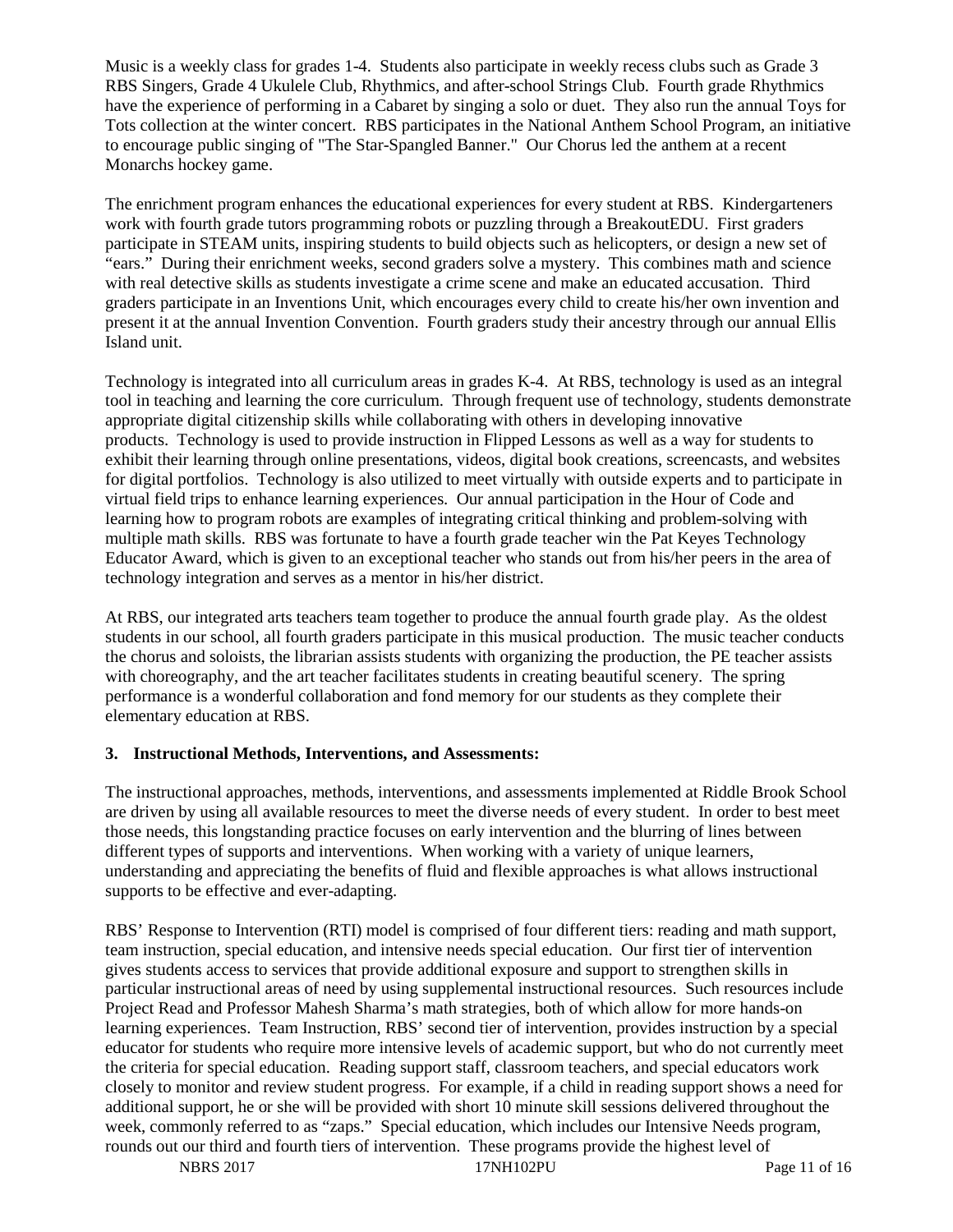remediation and are provided by special educators who are highly specialized in using explicit, multisensory approaches, such as Lindamood-Bell, Orton Gillingham, Wilson, Rave-O, and Applied Behavioral Analysis. In order to target the learning needs of students performing below grade level and/or with significant challenges and disabilities, this level of intervention typically occurs in one-on-one or small group settings.

Another example of the way RBS blurs the lines of intervention is by pushing in services, where special educators team teach with classroom teachers to differentiate instruction to meet diverse learner needs in the classroom. Along the school's RTI model, the enrichment program is an example of this type of instruction as the school's enrichment teacher delivers lessons at every grade level, working cooperatively with teachers to provide all students with opportunities for exploration outside of the standard grade level curriculum. Such programs include the Ellis Island Experience for fourth graders and Bear Mystery for second graders. These programs provide opportunities to challenge students in areas where they have a high level of ability, motivation, interest and commitment.

Playing a significant role in the RBS RTI model, classroom teachers are given the opportunity to bring student concerns to a team of school personnel who meet weekly, referred to as the Child Team, or CT. This team includes administration and the school's reading specialist, counselor, and various specialists who work together to determine the best course of action to meet students' individual needs, monitor student growth throughout the year, and refer to special education, when appropriate. Above and beyond CT, administration and the special education staff meet a minimum of five times a year to discuss, analyze, and track progress on all students at each grade level who receive any type of intervention(s). These meetings allow special educators to share strategies and insights on previous, current, or future students.

To monitor student progress, RBS uses a variety of assessments and progress monitoring tools including, but not limited to, Smarter Balanced, Gates-MacGinitie Reading Tests, DIBELS Reading and Math, AIMSweb, and a number of informal assessments. Data gathered from these tools is used to form instructional groups, target methodologies, and track and measure progress towards school goals. Data analysis and its use towards guiding instruction is reflected by high levels of student achievement at RBS. For students who exceed academically, a similar model is used in which classroom teachers and the enrichment teacher collaborate to plan and monitor progress to ensure that students are availed the opportunity for continuous improvement and growth.

The benefits of early intervention, continuous progress monitoring, and staff collaboration have been instrumental to RBS' success. Intensifying and driving instruction using objective, diagnostic, and prescriptive measures to both remediate achievement gaps and extend learning through enrichment opportunities ensures that all students are given every opportunity to reach their highest levels of success.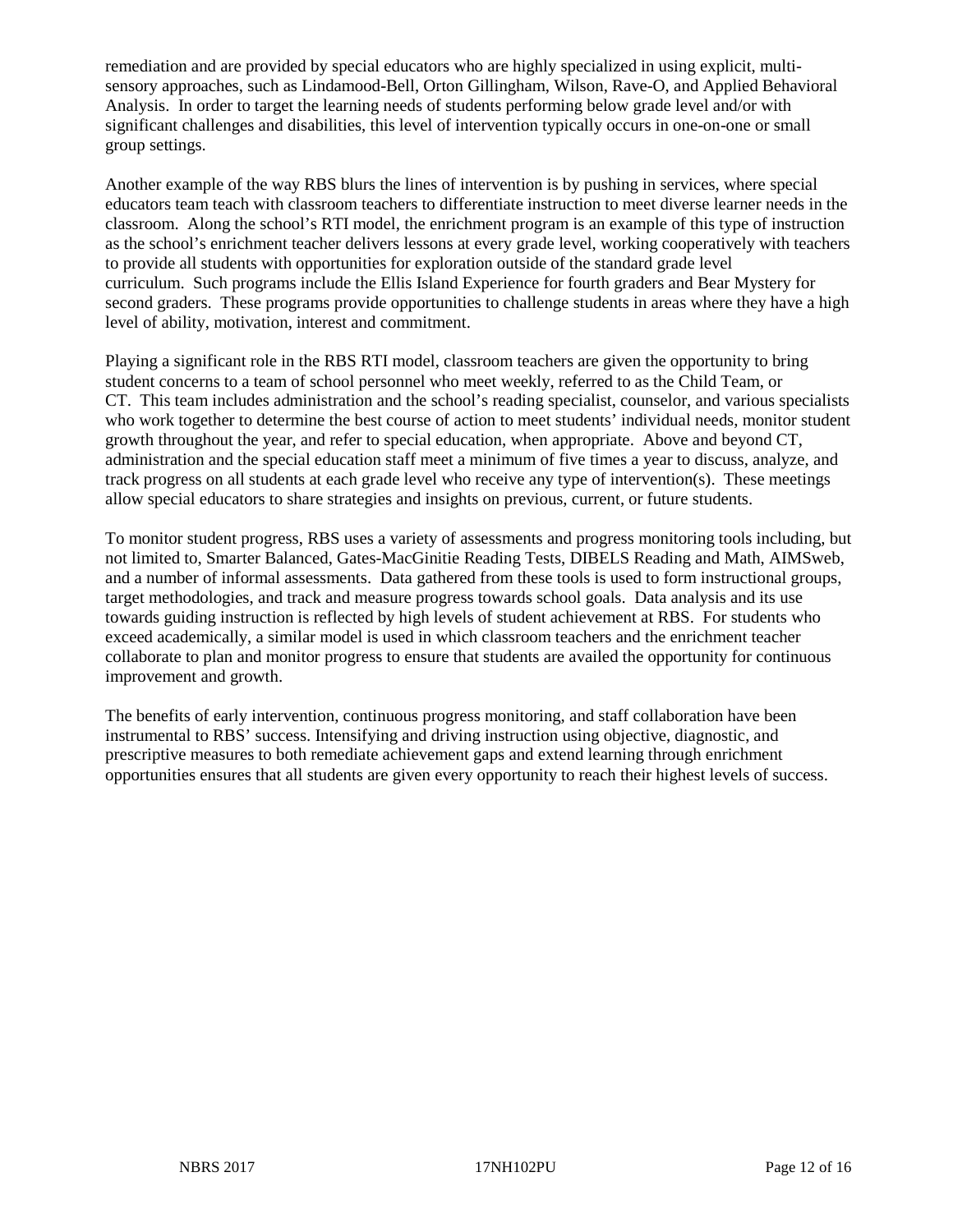# **1. School Climate/Culture:**

"Inspire, Challenge, Celebrate" is Riddle Brook's motto, which aptly describes our school culture in many ways. Starting with school wide Morning Announcements and classroom Morning Meetings, and then woven throughout the day, we believe in inspiring our children to be their best. Our "Be The Boss of Me" campaign teaches and models meta-cognition, self-monitoring skills, and making healthy choices. By using humor and child friendly tools, children benefit from learning executive functioning skills, understanding growth mindsets, and seeing "grit" as a tool. The process of learning and growing is honored, not just the achievement.

In addition to RBS being an academically high performing school, we value the importance of having social and emotional well-being. Our school has long used the Responsive Classroom approach fostering the concept of community. Through other curricula, including "Zones of Regulation" and "Social Thinking," students develop strategies to enhance their attention and manage emotions. We inspire personal responsibility, but also strive to be a community of respectful learners and kind considerate friends.

Challenging opportunities for both students and staff are numerous. Along with subject area enrichment offered for small group and whole class, other activities include Invention Convention, Mystery Festival and 4th grade play. Lunch-time clubs include Art and Walking Clubs, Chorus and Book Clubs, and Physical Education Central Challenge. Teachers hone their skills while participating in Teachers as Readers, Mentor partnerships, and voluntary committees. We really believe that we are all happiest when we feel competent and are contributing. There is a high bar for the entire school, but there is also caring, support and collegiality for reaching that bar.

Celebrations come often and in all sizes. We model and acknowledge academic achievements as well as displays of good character. Students contribute to collecting and packaging items for our Coat Drive, Toys for Tots, and Food Drive. PAWS awards are earned for acts of kindness to others. Teachers volunteer to read at the local book store on a selected Saturday. Some events are celebratory traditions that are long awaited, such as the Ellis Island reenactment of becoming citizens, and the 4th Grade Clap-Out. Monthly all school meetings showcase the students as they plan, prepare, and present to the entire school. Our Joy and Celebration Committee plans staff events such as the Super Bowl Chili party, special breakfasts, and holiday teacher-sing-along. There is a feeling of joy for staff and students at RBS, and a comforting sense of belonging.

While promoting a respectful community, we honor the individual and encourage each student to maximize his/her potential academically and socially. With the notable longevity of the staff and the frequent alumni visits, RBS is truly a school with heart that honors our motto: "Inspire, Challenge, Celebrate."

# **2. Engaging Families and Community:**

A school is a place where students are prepared for the challenges and opportunities they will be presented with throughout life, but a school community is an extension of the core values and beliefs of the community as a whole. Connecting with school families and the greater Bedford community is a keystone of Riddle Brook School's success.

Always striving for student success and continuous school improvement, RBS staff works with family and community members to help facilitate and participate in a number of events, activities, and programs. Parents and community members are provided with a myriad of opportunities to take part in any number of academic events, including science and engineering lessons with the district's math and science facilitator, opportunities to lead "It's a G.A.S." (Great Artist Series) lessons in which students are exposed to art history, and the school's annual Invention Convention, Ellis Island Day, and Math and Literacy Night. Fundraising events, including the school's annual Family Fun Night, Harvest Festival, Scholastic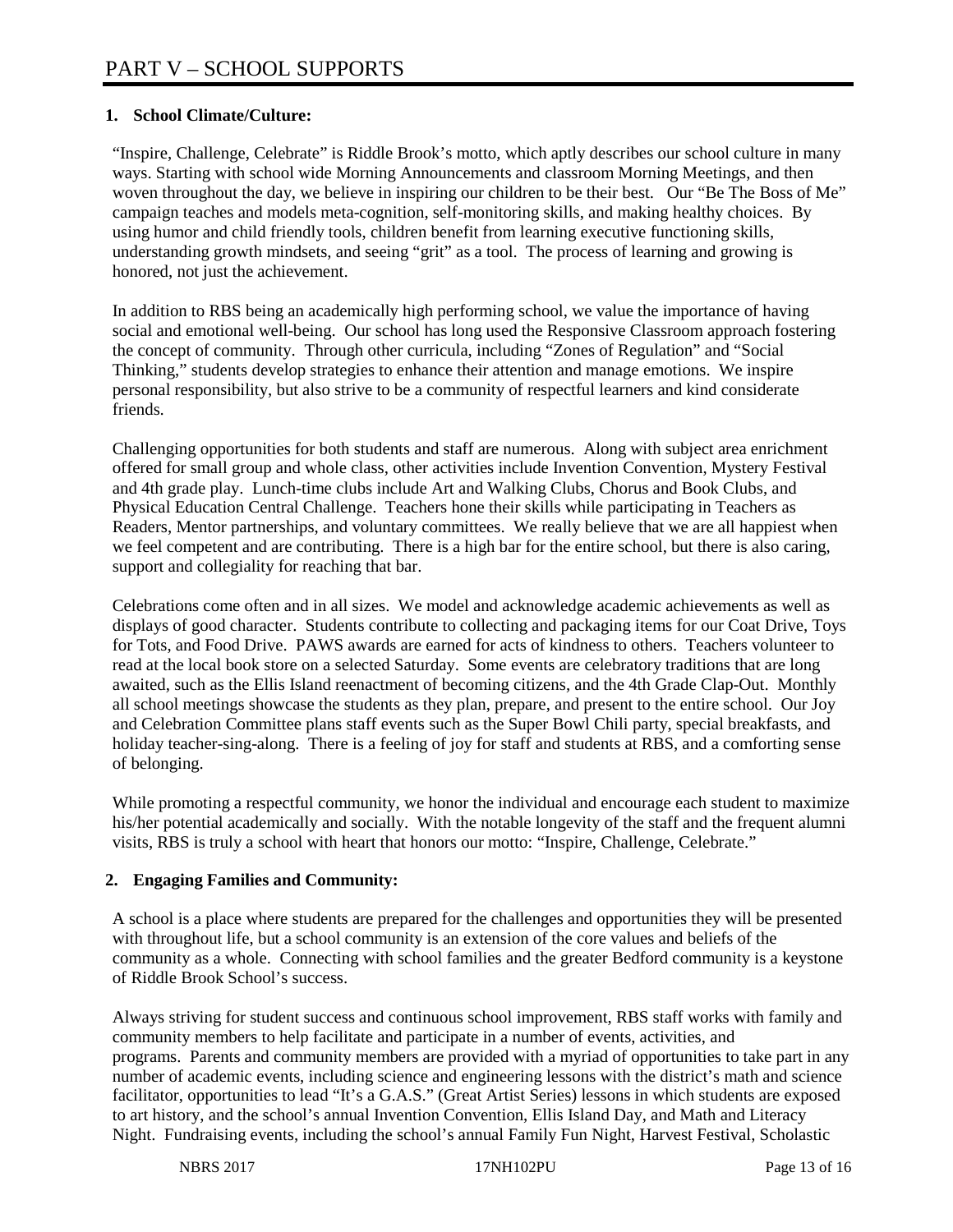Book Fairs, and Mother/Son and Father/Daughter Dances, have raised a considerable sum of money to put towards school improvements. Other annual events, such as Meet and Greet at the start of each school year, Grandparents' Day honoring the community's senior citizens, and the fourth grade Clap Out at the end of the year (which now includes Bedford High School seniors who are RBS alumni) also provide families the opportunity to be full participants in core RBS traditions. The engagement of family and community members is a great source of pride for the RBS community, as the school has been named a Blue Ribbon Award Winning School for Excellence in Volunteerism each year since our school opened in 1999.

RBS also collaborates with a number of colleges and universities including, but not limited to, the University of New Hampshire, St. Anselm College, and Rivier University, to provide opportunities for undergraduate and graduate students to complete their student teaching internships. RBS teachers take great pride in working with the next generation of teachers, leading by example through the use of best practice approaches, availing the interns the opportunity to work within a culture of professionalism, respect, and collaboration.

Lastly, engaging families and community members in the RBS community would not be possible without effective communication. Whether by orientations, open house nights, teacher web pages, weekly Principal Notes, or through RBS' presence on the web, Facebook, Twitter and Instagram, all members of the RBS community are afforded a number of options to obtain information about school happenings and successes. RBS students, staff, and families are very proud to share those happenings and successes, and it is an honor to be a reflective voice of the Bedford community.

## **3. Professional Development:**

Empowering teachers to provide professional development and support for one another uniquely contributes to Riddle Brook School's philosophy of being well prepared to meet pedagogical and content area advances. Our community is rich in its focus of supporting student performance by promoting the positive connection between developing teacher skills and increasing student achievement through professional development activities, which are aligned with academic standards.

At RBS, teachers are encouraged to provide PD opportunities that share their unique skills. Administrators recognize and showcase the strengths of exceptional educators and advocate for learning through leadership and the observation of colleagues. In support of our academic goal of making sure students can use appropriate tools to solve problems, share, and present information, several RBS teachers have been called upon to highlight their skills. One example was our district's ambitious Future Ready Technology Conference. Many RBS teachers shared their expertise with different technology resources among district colleagues. Another example is the work of two RBS fourth grade teachers who created a curriculum uniquely suited to the academic challenge of making sense of problems and persevering through the problem-solving process. Their work with student driven, inquiry-based learning led them to take PD leadership roles by presenting locally and regionally at the Christa McAuliffe Technology Conference, New Hampshire Science Teachers Association Conference, and the Southeastern Regional Educational Service Center.

Just as best teaching practices recognize the diverse learning styles of students, RBS acknowledges the unique learning styles of its professional staff and strives to offer alternative opportunities including Flipped Professional Development. In addition to after school and during school workshops/trainings, Flipped PD provides opportunities for educators to access a series of topics with the purpose allowing teachers to participate in meaningful PD on their own time.

The BSD ensures that professional development is a thoughtful response to data driven, measurable goals set to increase student achievement. RBS educators have the opportunity to participate in workshops with experts and master teachers while receiving continued support throughout a practical application process. For example, this year we were privileged to have Bill Atwood share his unique mathematical innovations and practical ideas to increase student achievement. After meeting in a formal workshop setting, Bill spent time with each grade level modeling instruction with students and then was available for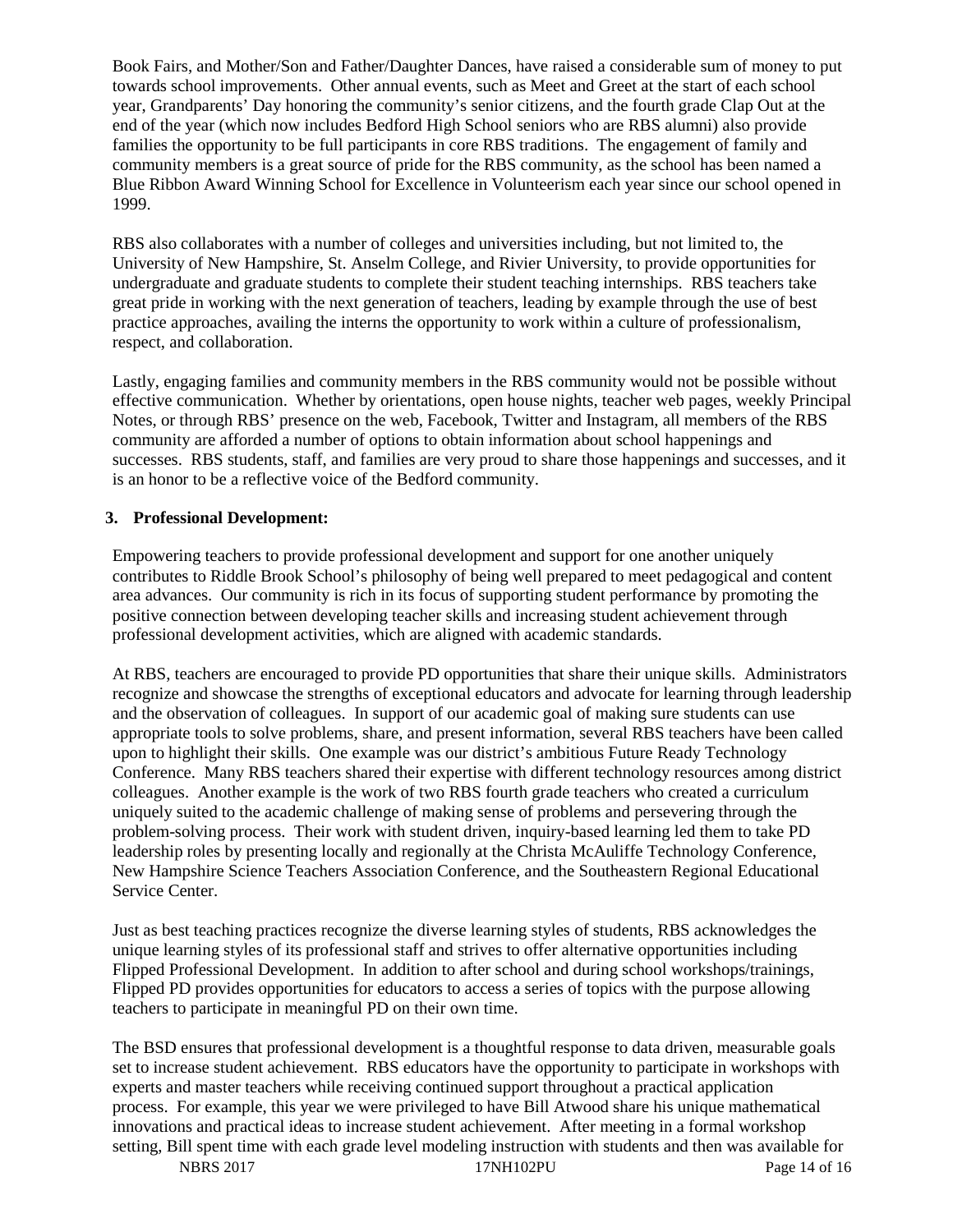discussion with teachers to promote the use of his practices.

Through all of its professional development endeavours, Riddle Brook School remains committed to academic excellence while inspiring students to achieve their maximum potential and contribute positively to their community.

#### **4. School Leadership:**

At Riddle Brook School, collaboration is the cornerstone of our mission and vision. As such, teachers and staff members are empowered by the principal and assistant principal to bring forth and share ideas, strategies, and best practices while keeping in mind our common goal of improving student achievement.

Through venues such as Child Team (Response to Intervention), Principal's Council (parents/teachers), Principal's Advisory Group (students), Building Leadership Team and school-based committees, teachers, students and parents have an active voice in policies, programs, and systems within our school. The principal and assistant principal provide the structure and framework for addressing curricular or other school-based needs, as well as work with staff members who possess an aptitude in their area to help remedy that need. The administrative team values the insights and expertise that staff members offer.

As an example of this practice, the administrative team at RBS queried the staff about areas in which they needed professional development in order to improve their classroom instruction and environment. As a result, teachers had the opportunity to attend mini workshops in a variety of areas (special education, behavior management, reading/writing, technology, STEAM and Responsive Classroom), which were developed and presented by other RBS teachers. Each presenter possesses a particular strength and passion in the area in which he/she presented, and because the culture in our school is to share tools and methodologies for student improvement with colleagues, these presenters did not hesitate when they were asked to present at our workshop.

The RBS Building Leadership Team is of comprised of curriculum leaders, specialists and facilitators reading specialist, guidance counselor, technology specialist, assessment specialist, assistant principal/special education facilitator and principal. The goal of our weekly meetings is to reflect on our school's current practices, systems and results, and use that information to identify areas of improvement. One such area was that of close reading skills. Through collaboration with teachers, administrators and district colleagues, our reading specialist was able to secure a renowned leader in this area and bring her to our school and district. She worked closely with classroom teachers to model lessons with our students and provide additional professional development to our teachers. A plan was set forth for our reading specialist to provide ongoing support to our teachers by modeling lessons as well as observing lessons and providing feedback. We found great success in this model. As a result of this work, our language arts scores on the Smarter Balanced Assessment increased from the 82nd percentile to the 88th percentile for the same cohort of students (third to fourth grade) in a single year.

Collaborative leadership and a shared vision of student success are hallmarks of Riddle Brook School's culture, and as such, drive our practices, programs, and policies.